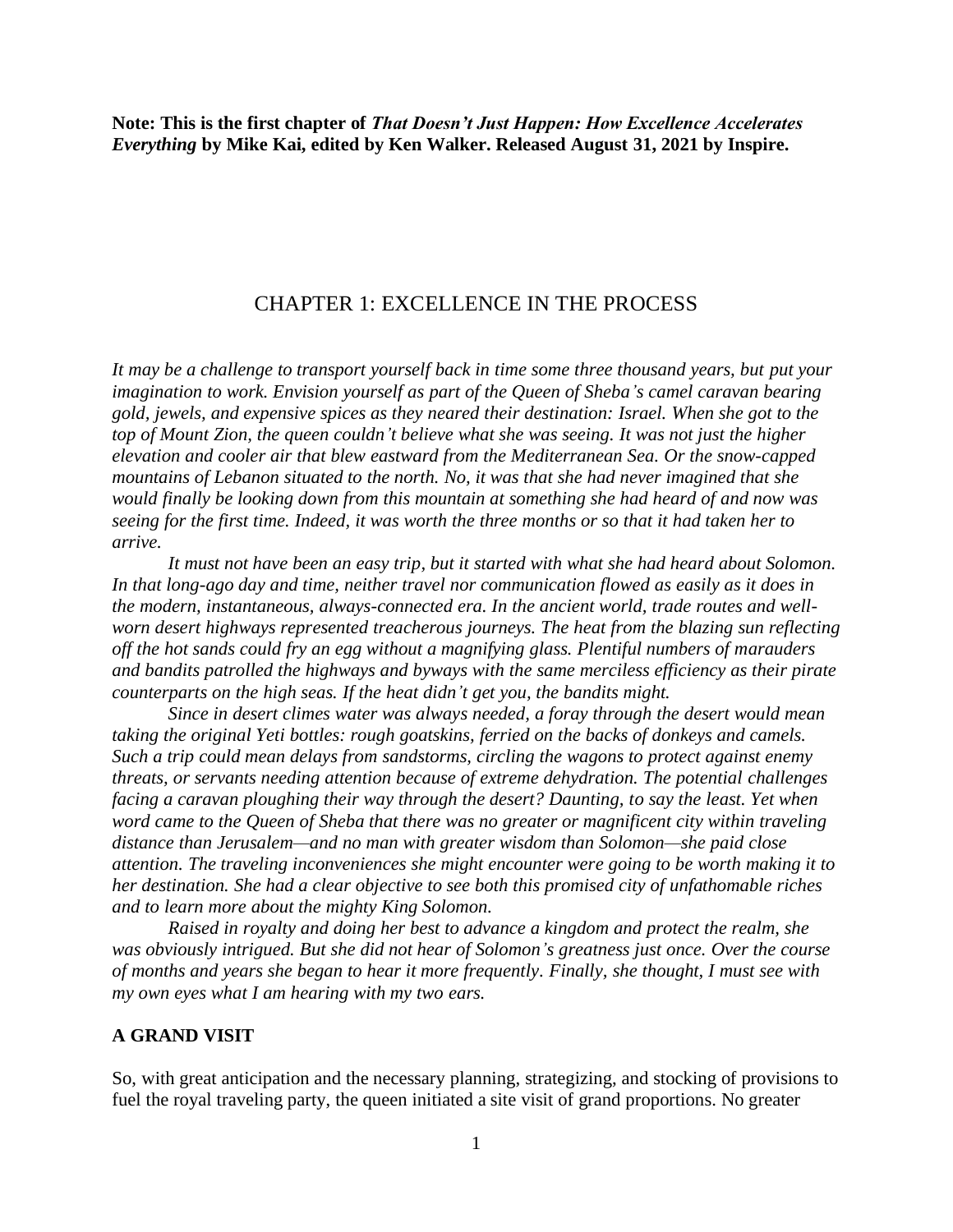wealth would ever leave the country, no greater gifts ever given, than what she would bestow on the legendary King of Israel about whom she had heard so much. Her plans to visit King Solomon and the Kingdom of Israel called for determining logistics, gathering supplies, and mapping out possible routes.

The entourage and military caravan led by proud soldiers at the front and another squadron at the rear, all riding on stately, decorated camels must have caused quite a stir among onlookers in Jerusalem. Not only would the presence of so many dignitaries, servants, and soldiers cause eyes to widen, so would the precious cargo they carried that symbolized the worthiness of such an escort. It wasn't just the gold, jewels, and spices that were so impressive. So was the beautiful and yet mysterious, dark-skinned woman who hailed from a southern kingdom, protected and cared for by her eunuchs and ladies-in-waiting. The procession would definitely have piqued the curiosity of a people unaccustomed to such a curious and beautiful sight.

Of course, their arrival would have been announced by an advance party. The queen would likely have dispatched a small traveling party of emissaries to smooth the road and pave the way with gifts to King Solomon and his court before her arrival. This was no ordinary visit; no protocols would be overlooked as her officials stepped down from their camels and offered their gifts after being escorted through the impressive gates of the holy city. They returned to their traveling party, excited over how well they were received and the respect and honor accorded them. *This is a promising trip*, they must have thought to themselves (to put it lightly).

The Queen of Sheba set up on a journey that would change her life forever. It would expose her court officials to excellence and the very best. In witnessing what creating a culture of excellence would do for them, it would expand their horizons, expand the queen's influence, and open her eyes to more than she had previously imagined to be possible. This journey would ultimately further prosper her country through the resulting trade agreements and protect her people by creating allies in Israel. In addition, this site visit would open her country's eyes to a God (Yahweh) who would bless her people for centuries to come. It would result in the story of the treasurer of Ethiopia being baptized by Phillip in the Book of Acts (Acts 8:26–39) and land her name in the Bible, as well as in legends and stories told for hundreds of years to come. She would go up to Jerusalem one way and return another, but as a different person.

There is much we can learn from her visit, since it reveals truths and principles on which we can build our own organizations as we emphasize excellence:

## **1. THE PRINCIPLE OF DECONSTRUCTION**

*Principle: How deconstructing can reveal insights you can build upon; also known as reverse engineering*

One reason I am so intrigued with the story of Solomon and the Queen of Sheba is my penchant for discovering new things. I wanted to know more about this mysterious encounter whose biblical narrative is rather brief. Setting out to learn more reflects my nature throughout life. I've always been fascinated by the way things work. I was the child in the family who would excitedly anticipate opening one gift on Christmas Eve and then go crazy on Christmas morning opening the rest. But what differentiated me from my brothers and sister: my most favorite toys on Christmas morning would end up broken by the end of the day.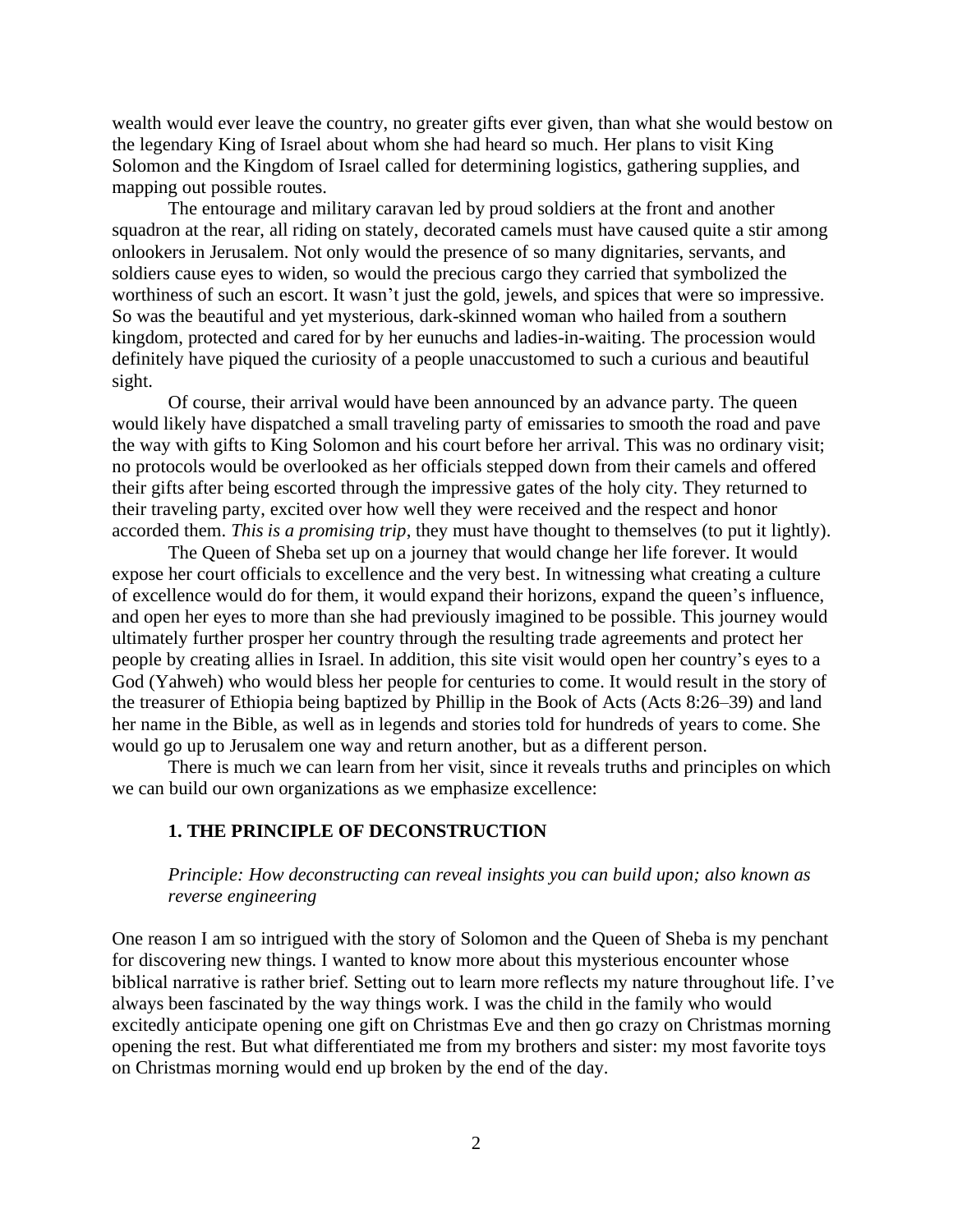The reason for this rather curious phenomenon? My ongoing attempts to take apart my toys to see how they worked. I wanted to see why the wheels turned a figure around, why that long plastic stick—which looked like a whip with a T handle—had all of these plastic teeth in it, or how Kenner made that cool toy car wind up and run. On the slightly more gruesome side, how could I pop GI Joe's shoulder out of its socket and put it back into place? I've always been the curious one asking questions like, "How does it work?" . . . "Why does it work that way?" . . . "Is there a better way to do this?"

I would say that I am builder by training and a de-constructer by nature. I can build things like businesses and buildings, but I also immediately begin to pick things apart. I want to know how it works and sometimes more importantly, why things did not work. Such as: where was the communication breakdown, where did we drop the ball, and how can we prevent that from happening again? And yet, despite this inveterate curiosity about toys, rarely could I determine how to put any of them back together again. Humpty Dumpty would definitely not want me on his team!

Still, leadership requires us to become de-constructionists. That is much different from being someone who likes to demolish things, in *Wreck-it-Ralph* style. What separates an excellent leader from an average leader is the person who can figure out why their systems and structures are not working and improves them. For example, in recent times, the deconstruction of cuisine has taken off as a trend. Chefs have studied other chefs' culinary creations, deciphered what the core ingredients and ideas are, and dismantled the food down to its basic components. Then, unconventionally served in creative ways, these newer chefs have discovered different ways to apply this creative adaption while adding their own flair to the dish. And, charge an extra twenty dollars for it!

Despite my limited mechanical abilities, I believe the curiosity and intrigue behind my young mind has carried on through to today. I keep asking the same kind of questions I did as an eight year old. Just add a few more decades to life, and some things never change. That's what prompted me to write a book on Solomon and the Queen of Sheba and the story's inherent applications to creating a culture, curating it, and creativity adapting it into other contexts.

For instance, much can be learned about quality, excellence, and customer service just by going to a five-star restaurant for dinner. While this dining experience may last for an hour and a half, customer service and excellence start way before you enter the establishment (more about that later).

Now, at the risk of sounding like a fossil, I was raised in a day and age where we were taught to respect our elders and that—whether at a restaurant, in a retail store, or running a simple lawn moving business—the customer was always right. In a fast-paced, selfie generation raised on a diet of social media, I feel we've lost a lot of that ethic. However, I also feel that the lost art of customer service and excellence can be recaptured and applied to a younger generation that is more tech-savvy, app-literate, and globally connected than anyone over the age of 50 could ever have imagined.

Still, there's something missing behind a smartphone, a Google search, and an OpenTable app. "What's missing?" you ask. A desire to honor our guests. On a personal level, we demonstrate this by deep-cleaning our homes before out-of-town guests arrive. Having fresh towels, sheets, and even basic toiletries available demonstrates to our guests that we are happy to see them and honored by their presence. This is the kind of excellence that distinguishes the Ritz-Carlton from the average hotel. When people bring this kind of outlook, service, and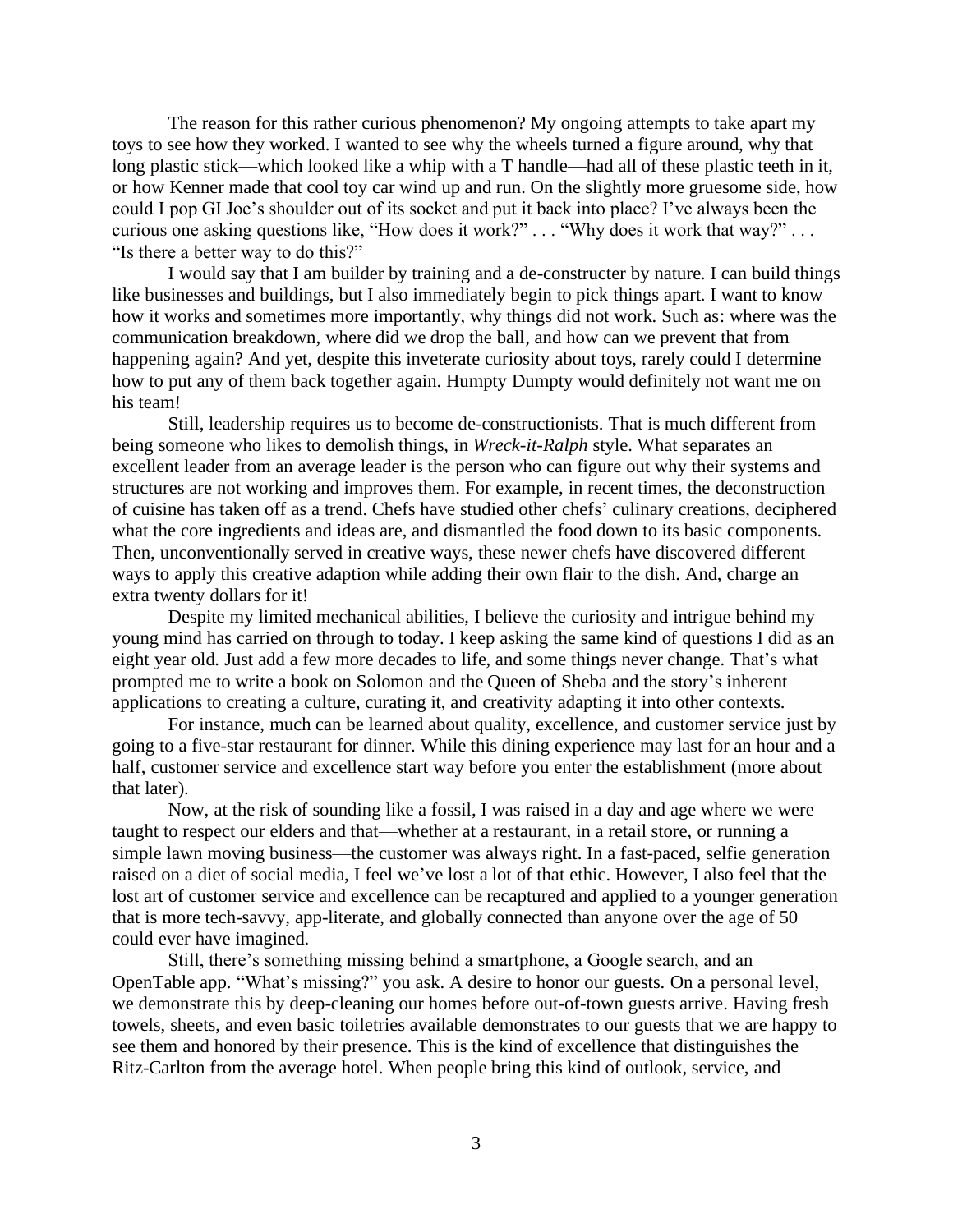performance to daily life and make it part of their journey, it enriches others' lives, satisfies customers and clients, and expands the business.

#### **2. INTENTIONALITY SHAPES EXPERIENCE**

#### *Principle: Intentional leadership is required to shape the experiences you desire*

Applying this principle to a church context, we've intentionally shaped our weekend service environments, social media strategies, online events, and outreaches to expand the impact that Inspire Church is making in hundreds of thousands of lives—locally and globally! One of the most important shifts we have focused on is our "connect groups." These home-based groups met weekly, following the model of discipleship outlined in the New Testament: teaching, fellowship, breaking of bread, praising God, and prayer. During the 2020 season of shutdowns, we moved all our groups online. It was a radical, but a necessary change to increase and strengthen people's faith.

#### **Trivia Tidbits**

• Gabrielle Robinne originated the role of Queen Sheba in the 1913 French silent film, *La Reine De Saba*, which followed the opera that premiered in Paris in 1862.

However, newcomers aren't necessarily going to feel comfortable sitting down at someone's home for a connect group right away. That normally takes a bit of time, and COVID-19 conditions have changed a lot of people's comfort levels. That's why as we grew from a church of a few dozen two decades ago to where we are now, we decided to create a culture that would prove attractive to those outside the church and pave the way for them to explore a relationship with Jesus.

In our first two years after launching, I learned very quickly about creating the type of environment in which the right type of culture would grow our church. We wanted something that grew deep and wide. In the beginning and for the first seven years or so, our growth was steady, healthy, and incremental. Of course, it wasn't fast enough for me personally, but it was growing! The key was that the culture wasn't accidental or created by default. It was intentional and on purpose.

Although growth was incremental at first, as we began to move up and to the right of the chart and then mushroomed beyond that, I we realized I we had a bit of a tiger by the tail. It quickly became apparent that I needed to know who was doing what and how well they were doing that job. As senior pastor, I had to have a more efficient way to know that we were managing this hockey-stick growth rate. Some management consultants would call these your KPI's: Key Performance Indicators. We called them our metrics. Whatever they're called it's critical, because the old saying is true: What you measure grows and what you neglect grows.

Fast forward to today. When the early 2020 shutdowns happened and our state issued a shelter-in-place order, I quickly pivoted the church to embrace these new realities. We were encouraged as our viewership numbers skyrocketed beyond our expectations! I was encouraged to teach on and about how we functioned locally and globally as Inspire Church. Recently we discussed culture to inform all the newcomers and the mushrooming online audience we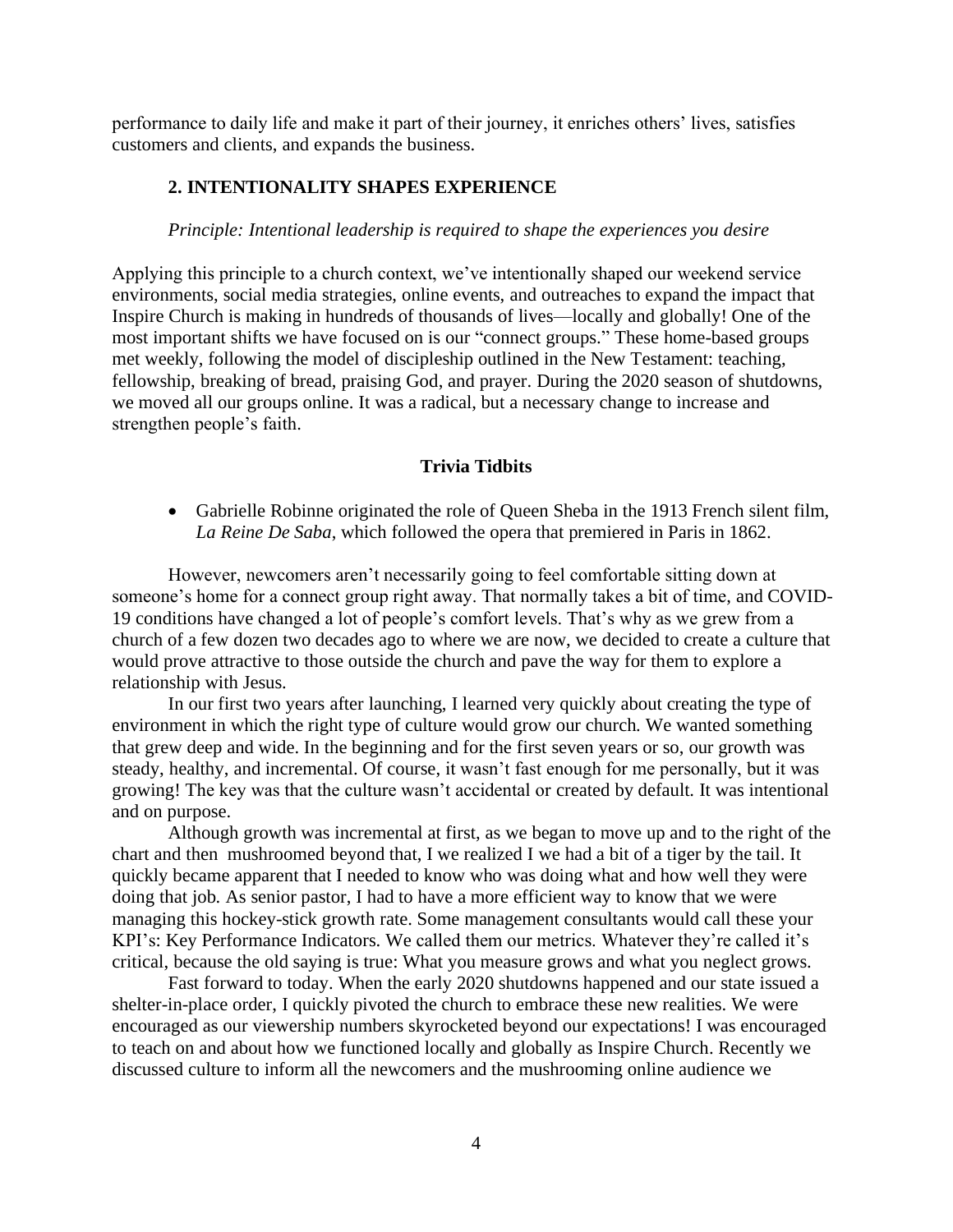welcomed during the pandemic what we were all about. We needed to tell them: "This is how we do it here; this is the culture of Inspire."

So, in the middle of 2020, while I was still doing primarily prerecorded sermons, this is what I told them: "If you were going to come to Hawai'i and came to our parking lot at the Waikele shopping center, I bet you by the time you pulled in you'd have 'chicken skin.' You'd be thinking, *Wow, there's something about this place that just feels different*.

"When you get out of your car and you walk up to the front, normally you'd feel a little nervous. But you'd also feel this sense of welcome. When you walked through the doors, you'd see the different kinds of people who are a part of this congregation. People from many different races, ethnicities, ages . . . you name it.

"And then you'd walk in and you'd see the building and hopefully you would realize, *Wow, this is really nice*. *This is an incredible lobby—there's a cross in the lobby, how amazing*. And then you would see the sign that says, 'Welcome Home.' Then the deeper you came into this place, you'd think, *Wow, look at all this technology . . . this is pretty amazing*. Then you would see the worship team and hear the pulsing music and worship with us. You'd feel the presence of God in this place. There would be a part of you that wants to cry, and a part of you that doesn't want to let go . . . you know what I'm talking about? And then you'd think, *WOW! This must happen everywhere!* And the truth of the matter is this: No, *this* does not 'just happen.' It is *intentional*."

A culture of excellence doesn't just happen. It's intentional, and it starts with leadership. The team at the top must establish the tone, set the example, plan the execution, and then trust those you have trained to carry out the mission. This is true for every business and organization and is important for every customer, congregant, and client.

#### **3. WHEN "GOOD ENOUGH" IS THE ENEMY OF EXCELLENCE**

#### *Principle: Excellent service requires going beyond what's normal*

In the introduction, I mentioned my teenage forays into a series of entrepreneurial endeavors and regular employment. But I didn't chronicle my service in the airline industry, which began at the age of 19 and continued (with other part-time work along the way) for 12 years. You could say I worked in the "back of the house," since hardly any travelers saw us baggage handlers and cabin cleaners as we toiled day by day. When I started as an inexperienced young man, I was the youngest employee on the ramp for American Airlines (AA) at Honolulu International Airport.

I learned some bad habits along the way, such as what "good enough" looked like. I should note that delivering this kind of performance meant you wouldn't last long, nor would fellow employees who took pride in their work allow you to get away with it. During my 12 years of employment with American, the great CEO Robert Crandall led the company. His innovation with the SABRE computer reservation system revolutionized airline travel. Along with the airline industry's first-of-its-kind miles reward program (called AAdvantage Miles), Crandall's leadership thrust AA to the top. It eventually acquired such airlines as TWA and Air Cal and, in particular, their routes. Once a winner of the prestigious Horatio Alger Award, Crandall's innovations would be copied by others across the airlines and travel industry, forever changing global travel.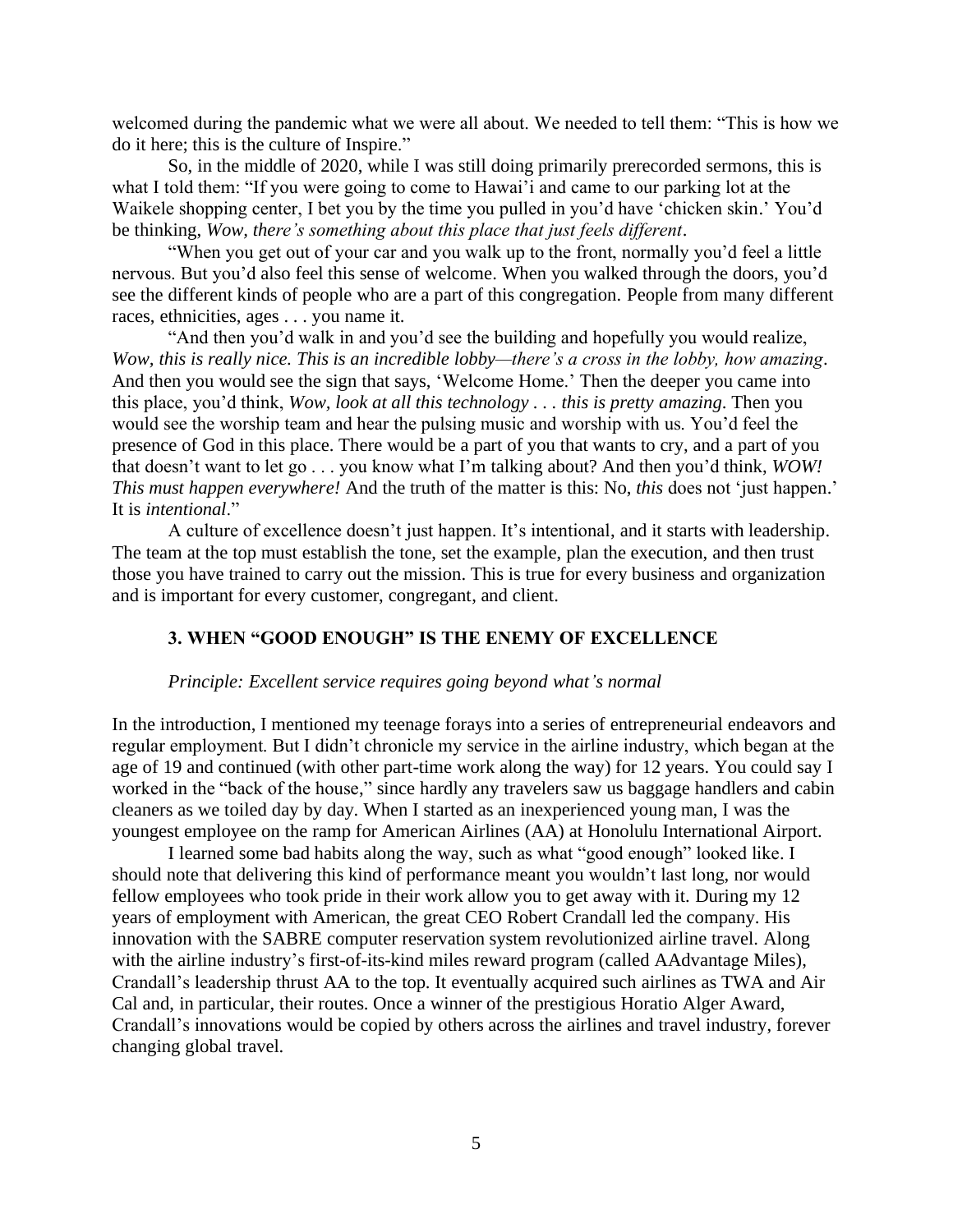### **Trivia Tidbits**

• There are eight hotels named after King Solomon in parts of the world like Israel, Nigeria, Solomon Islands, The United Kingdom, Philippines, Ghana, and a landmark located in Australia. Similarly, you can find four Queen of Sheba hotels located throughout Israel, Ethiopia, and Tanzania.

I also learned from managers what excellent customer service looks like. They taught me how to load a bag properly, including putting it in the right baggage compartment in order for that luggage to make its way across the Pacific Ocean and through several different stops. These steps ensured when the customer arrived at the other end of their trip and went to the baggage claim carousel, they indeed received their luggage and saved them from the nightmare of waiting a day for their necessities to arrive. (Anyone who has waited in line at midnight to file a missing luggage claim after several flight delays en route can appreciate that kind of service.)

I also learned what it meant to provide sparkling clean toilets on the plane, replacing used pillowcases with fresh ones, organizing the seat pocket material, wiping down trays, and not allowing a single crumb to be seen on the seats or floors that were my responsibility. I learned how to work with the in-flight crew, captains, and stewardesses, and relate to those hardworking staff members who were working face-to-face with customers. I learned that many of those customers had embraced a lifelong dream to come to Hawai'i. Consequently, we did not want to taint a single moment of the beauty of this place and the hospitality of its people.

While not everything was under our control, there was much that we could control when we were highly responsible for every hardworking, high-paying customer. In addition to those details we could pay attention to, there were others that were beyond our capability to control, such as flight delays in other venues that affected our arrivals and departures. But there was also one beautiful thing that we couldn't control: the gorgeous Hawai'i weather.

I've heard it said that many people save all their lives to come to this beautiful spot in the middle of the Pacific Ocean. Arriving from such destinations in the heartland as Des Moines, Iowa; Nashville, Tennessee; Fargo, North Dakota; or Midland-Odessa, Texas, as soon as the plane touched down, I observed passengers as they unbuckled their seatbelts, retrieved their luggage from the overhead compartment, and stepped onto the jet bridge. Smiles would cross their faces as the gorgeous scenery, pleasant warmth and atmosphere, and the smell of plumeria flowers (a tantalizing mix of such scents as honeysuckle, citrus, and peach) let people know: "You're not in Kansas anymore, Toto." I didn't want to ruin anyone's dream vacation.

### **4. THE IMPORTANCE OF AN EXCELLENT EDUCATION**

#### *Principle: Challenging seasons instill great lessons for high standards*

By the time I was 21 years old, I'd become a single father, raising my then two-year-old daughter, Courtney. As her sole provider, I needed to grow up fast. Needless to say, it was one of the most difficult times of my life. I had no choice but to discontinue my college education at the University of Hawai'i. I took on two part-jobs (to equal the pay of full-time employment) in order to provide for Courtney and survive. Along with my hopes of entering the US Air Force as a second lieutenant after completing my degree, other dreams flew out the window. Survival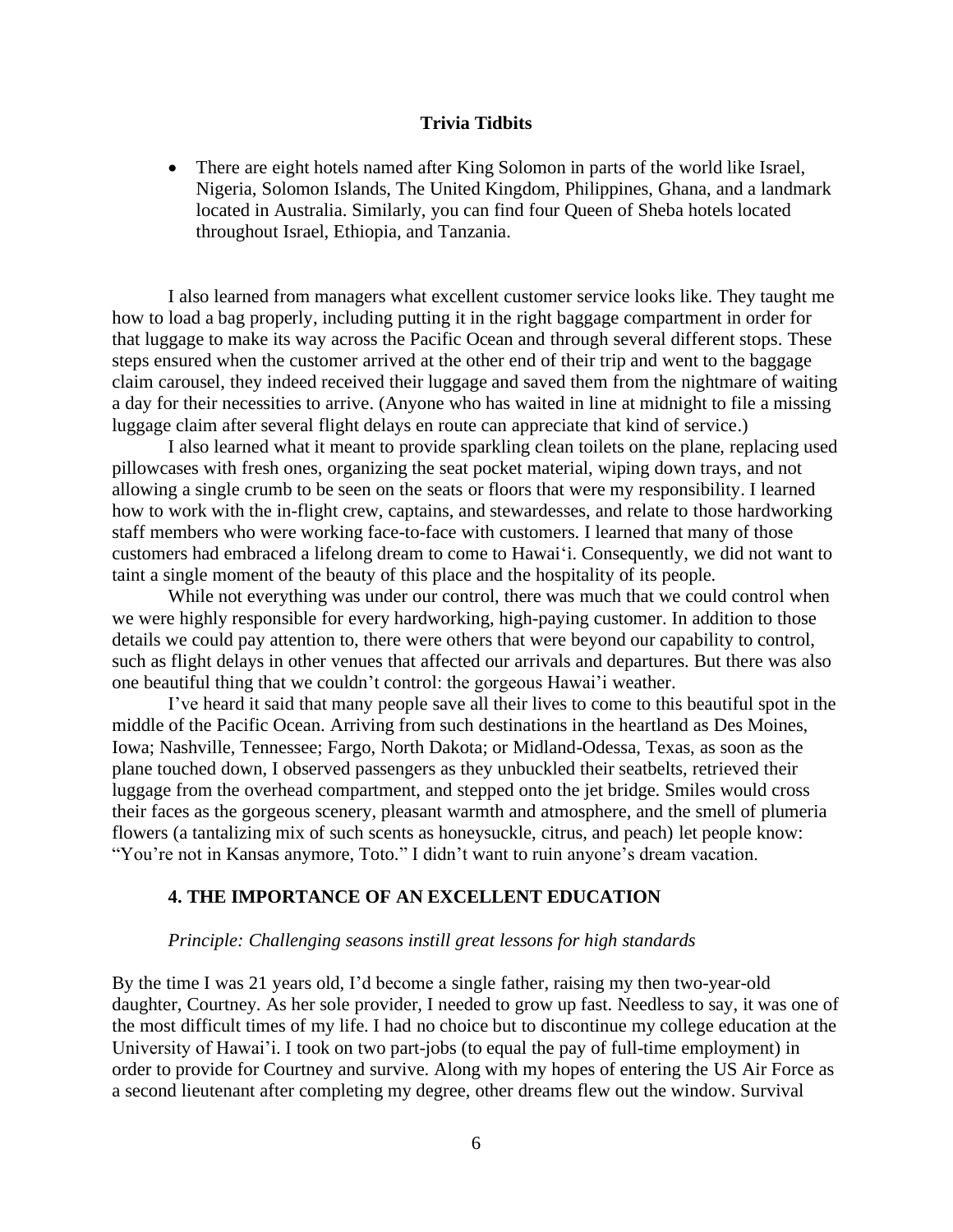mode was in full effect and let me tell you, the struggle was real! Unbeknownst to me, I had automatically enrolled in the College of Hard Knocks, and would then go to graduate with a master's degree from the University of Success. ("Siri, play *There Goes My Life* by Kenny Chesney.")

As if I weren't busy enough, I signed on with a multilevel marketing (MLM) business. It was during this phase I learned to grind, make presentations, read amazing books, and attend numerous master-mind groups. I stuck with it for five years. There is no doubt that this phase was part of the setback that was needed to set up my next growth phase. The MLM Grind was a necessary detour that I needed to get my mind right for what was yet to come. This is also when I began going to church regularly. it is also where I learned about God's love for me and where I decided to surrender and dedicate my life to Jesus. All this by the age of 21!

So, let's recap: a single dad raising a two-year-old girl dedicates his life to God, has no college degree—but two great part-time jobs; add in a MLM business, mix it all up and what you get is a recipe for . . . whatever you want it to be.

The second job in my journey through my twenties was at The Willows, a well-known historical restaurant set in a gorgeous emerald garden in suburban Honolulu that takes one's breath away.

The Willows stood in the midst of a beautiful three-acre parcel of land. A local landmark, it was a favorite spot for celebrating birthdays, weddings, and other milestones. Owned by the late Randy Lee, over the eight years I worked there I gathered many insights about customer service, hospitality, direction, and humility. I started as a busboy, then became a member of the banquet staff, and finally worked as a valet. My education in customer service was a hardearned, hard-learned one, but this experience gave me an eye for excellence (which can be considered a blessing or a curse). Sometimes I can't even relax when I'm on vacation because I can see all the things that *could be* better. It's not that I harbor a critical spirit, but that I have developed a discerning eye.

Mr. Lee helped me develop this discernment. He was a true gentleman who drove a tasteful Jaguar and often wore shining white shoes to match with his white slacks. He also liked to wear a classy Hawaiian shirt—not some cheap imitation you can find at a swap meet or the cheesy ones that college students wear with fake plastic leis around their necks and sunblock on their noses as they party like it's 1999 ("Siri, play *1999* by Prince.") Nope. Mr. Lee always wore a one-of-a-kind, designer-made creation. He also wore a nice gold watch or a silver one, depending on the occasion. And, a black Onyx ring with gold for his wedding band. I rarely heard him raise his voice because he didn't have to—his chefs did it for him!

The most amazing of these chefs was a woman named Kusuma Kooray, who was born and raised in Sri Lanka; her husband was a professor at the University of Hawai'i. Let me assure you, she knew how to run a kitchen with an iron fist. I would say that she was the original Iron Chef! However, within a few months I was able to win her soft heart. She loved me because of my innate curiosity and hard work. Later, I will tell you more about my experience at The Willows, which made such an impression on me in those early years. At the time, I was too young and too preoccupied to realize what a great treasure it was to work for Mr. Lee and Kusuma (as we called her).

My experiences at American Airlines and those at The Willows, coupled with a mind eager to learn how things work, have instilled in me a desire to help people do the best they can with what they have—not what they wish they had—utilizing the gifts, talents, abilities, and